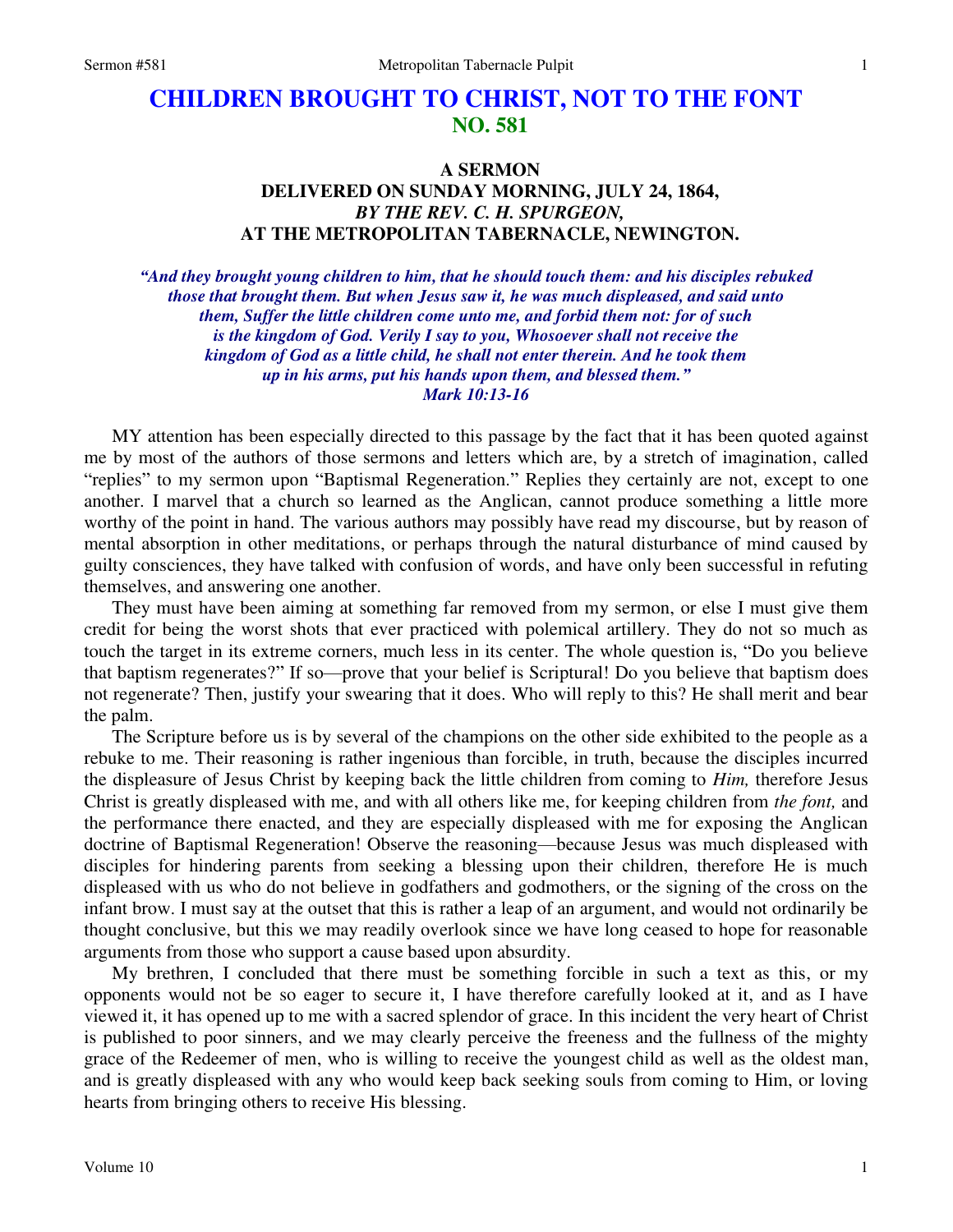**I.** In handling this text, in what I believe to be its true light, I shall commence, first of all, by observing that THIS TEXT HAS NOT THE SHADOW OF THE SHADE OF THE GHOST OF A CONNECTION WITH BAPTISM.

There is no line of connection so substantial as a spider's web between this incident and baptism, or at least my imagination is not vivid enough to conceive one. This I will prove to you, if you will follow me for a moment.

It is very clear, dear friends, that *these young children were not brought to Jesus Christ by their friends to be baptized.* "They brought young children to him, that he should touch them," says Mark. Matthew describes the children as being brought, "that he would put his hands on them and pray," but there is not a hint about their being baptized; no godfathers or godmothers had been provided, and no sign of the cross was requested. Surely the parents themselves knew tolerably well what it was they desired, and they would not have expressed themselves so dubiously as to ask Him to touch them, when they meant that He should baptize them. The parents evidently had no thought of regeneration by baptism, and brought the children for quite another reason.

In the next place, *if they brought the children to Jesus Christ to be baptized, they brought them to the wrong person,* for the Evangelist, John, in the fourth chapter, and the second verse, expressly assures us that Jesus Christ baptized not, but His disciples: this settles the question once for all, and proves beyond all dispute that there is no connection between this incident and baptism.

But you will say, *"Perhaps they brought the children to be baptized by the disciples?"* Brethren, the disciples were not in the habit of baptizing infants, and this is clear from the case in hand. If they had been in the habit of baptizing infants, would they have rebuked the parents for bringing them? If it had been a customary thing for parents to bring children with such an objective, would the disciples, who had been in the constant habit of performing the ceremony, have rebuked them for attending to it? Would any church clergyman rebuke parents for bringing their children to be baptized? If he did so, he would act absurdly contrary to his own views and practice, and we cannot therefore imagine that if infant baptism had been the accepted practice, the disciples could have acted so absurdly as to rebuke the parents for bringing their little ones. It is obvious that such could not have been the practice of the disciples who were rebuked.

Moreover and here is an argument which seems to me to have great force in it, *when Jesus Christ rebuked His disciples, then was the time if ever in His life, to have openly spoken concerning infant baptism, godfathers and godmothers, and the whole affair.* If He wished to rebuke His disciples most effectually, how could He have done it better than by saying, "Wherefore keep you these children back? I have ordained that they shall be baptized, I have expressly commanded that they shall be regenerated and made members of My body in baptism, how dare you then, in opposition to My will, keep them back?" But no, dear friends, our Savior never said a word about "the laver of regeneration," or, "the quickening dew," when He rebuked them—not a single sentence. Had He done so, the time would have been most appropriate if it had been His intention to teach the practice, in the whole of His life, there is no period in which a discourse upon infant regeneration in baptism could have been more appropriate than on this occasion, and yet not a single sentence about it comes from the Savior's lips.

To close all, *Jesus Christ did not baptize the children.* Our Evangelist does not inform us that He exclaimed, "Where are the godfathers and godmothers?" It is not recorded that He called for a font, or a prayer book. No, but "He took them up in His arms, put His hands upon them, and blessed them," and dismissed them without a drop of the purifying element. Now, if this event had any connection with baptism whatever, it was the most appropriate occasion for infant baptism to have been practiced. Why, it would have ended forever the controversy.

There may be some men in the world who would have raised the question of engrafting infants into the body of Christ's church by baptism after all this, but I am certain no honest man would have done so who reverently accepted Christ as His spiritual leader. I, my brethren, would sooner be dumb than speak a single word against an ordinance which Christ Himself instituted and practiced, and if on this occasion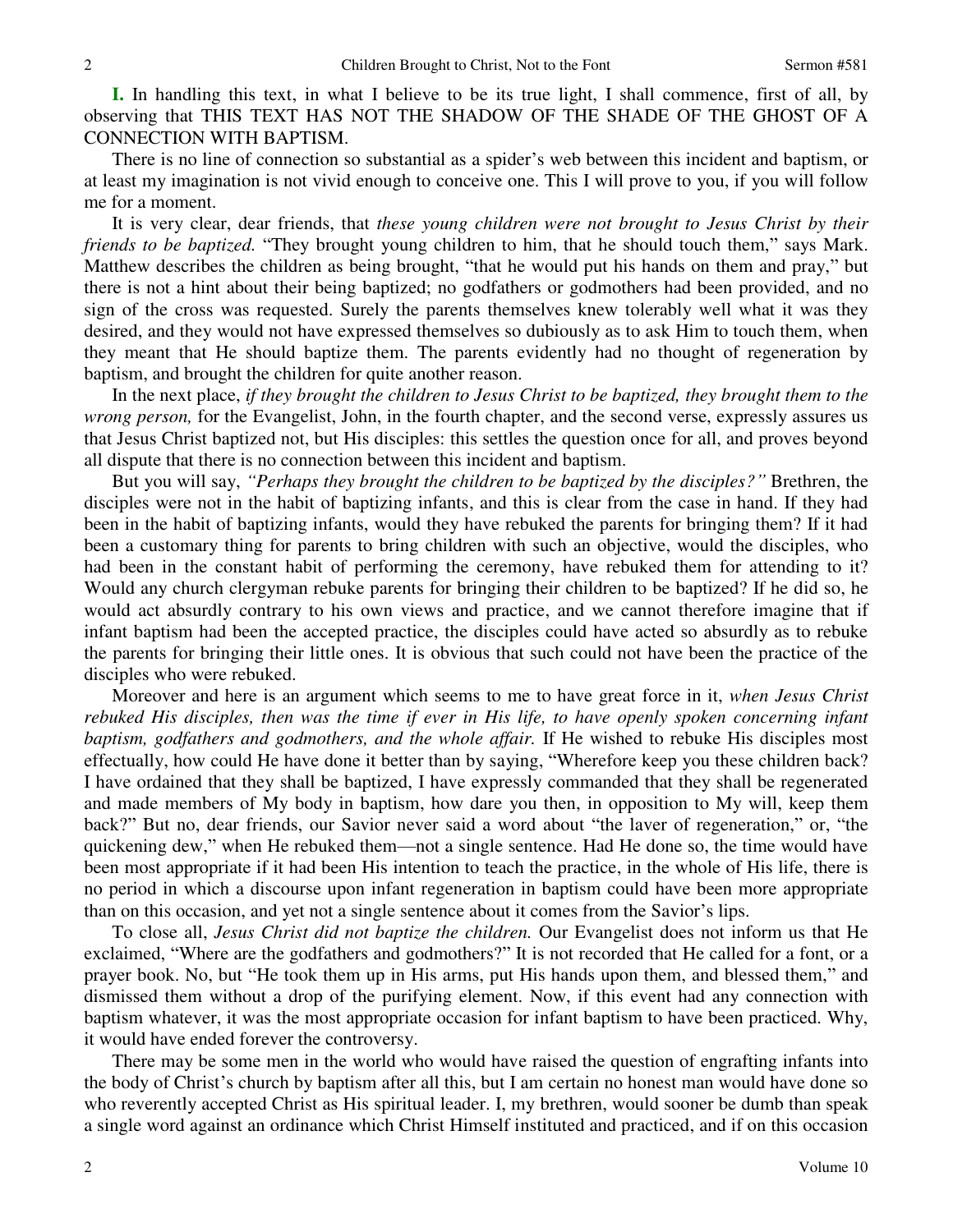He had but sprinkled one of these infants, given him a Christian name, signed him with a cross, accepted the vows of his godparents, and thanked God for his regeneration, then the question would have been settled forever, and some of us would have been saved a world of abuse, besides escaping no end of mistakes, for which we are condemned in the judgment of many good people, for whom we have some affection, though for their judgment we have no respect.

So you see the parents did not ask for baptismal regeneration, Christ did not personally baptize, the disciples were not in the habit of baptizing infants, or else they would not have rebuked the parents, Christ did not speak about baptism on the occasion, and He did not baptize the little ones.

I will put a case to you which may exhibit the weakness of my opponents' position. Suppose a denomination should rise up which should teach that babies should be allowed to partake at the Lord's Table. Such teaching could plead precedents of great antiquity, for you are aware that at one period, infant communion was allowed, and logically too, for if an infant has a right to baptism, it has a right to come to the Lord's Table. For years children were brought to the Lord's Table, but rather inconvenient accidents occurred, and therefore the thing was dropped as being unseemly. But if some one should revive the error, and try to prove that infants are to come to the Lord's Supper, he might prove it from this passage quite as clearly as our friends can prove infant baptism from it.

Moreover, do not forget that even if infant baptism could be proved from this text, the ceremony prescribed in the prayer book is quite as far from being established. Whether the baptism of infants may or may not be proven from other Scriptures I cannot now stay to inquire, but even if it can be, what are we to say for godfathers or godmothers, or the assertion that in baptism children are made "members of Christ, children of God, and inheritors of the kingdom of heaven"? Truly I might as well prove vaccination from the text before me, as the performance which the prayer book calls "infant baptism." I do not hesitate to say that I could prove any earthly thing, if I might but have such reasoning granted to me as that which proved infant baptism from this passage. There is no possible connection between the two.

The teaching of the passage is very plain and very clear, and baptism has been imported into it, but not found in it. As a quaint writer has well said, "These doctrines are raised from the text as our collectors raise a tax upon indigent, insolvent people, by coming armed with the law and a constable to distrain for that which is not to be had. Certainly, never was a text so strained and distrained to pay what it never owed, never man so racked to confess what he never thought, never was a pumice stone so squeezed for water which it never held." Still, hundreds will catch at this straw, and cry, "Did not Jesus say, 'suffer the little children come unto me'?" To these we give this one word, see that you read the Word as it is written, and you will find no water in it but Jesus only. Are the water and Christ the same thing? Is bringing a child to a font bringing the child to Christ? Nay, there is a wide difference, as wide as between Rome and Jerusalem, as wide as between Antichrist and Christ, between false doctrine and the Gospel of our Lord Jesus Christ.

**II.** Now, for our second and much more pleasing task, WHY THEN WAS JESUS CHRIST DISPLEASED?

Read the passage and at once the answer comes to you. He was displeased with His disciples for two reasons, first, *because they discouraged those who would bring others to Him,* and secondly, *because they discouraged those who themselves were anxious to come to Him.* They did not discourage those who were coming to a font, they discouraged those who were coming to Jesus. There is a mighty distinction ever to be held between the font and Christ, between the sprinkling of the priest and living faith in the Lord Jesus Christ.

First, *His disciples discouraged those who would bring others to Him.* This is a great sin, and wherever it is committed, Jesus Christ is greatly displeased, for a true desire to see others saved is wrought in the believer by God the Holy Spirit, who thus renders the called ones the means of bringing wandering sheep into the fold. In this case they discouraged those who would bring *children* to Him to be blessed. How can we bring children to Jesus Christ to be blessed? We cannot do it in a corporeal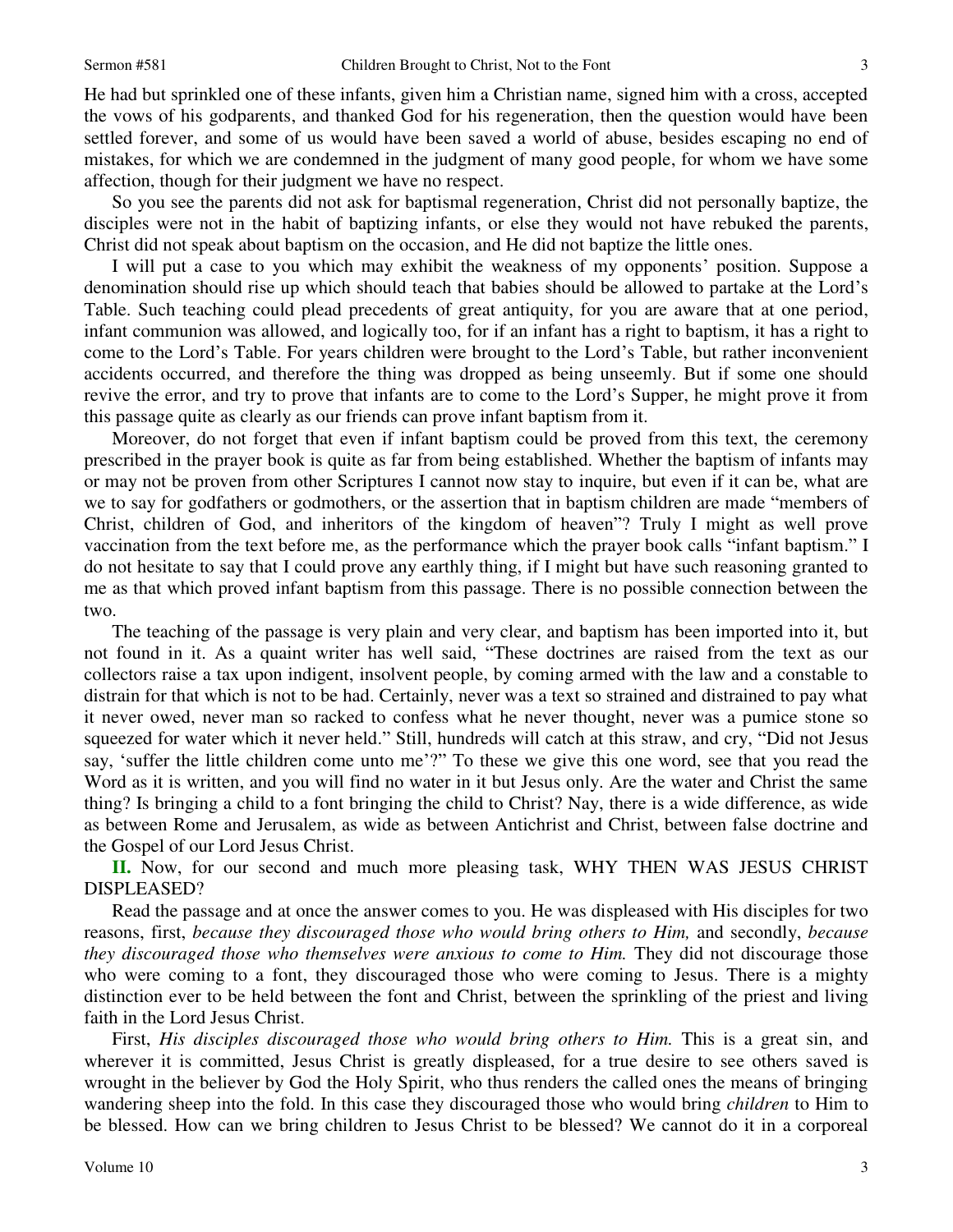sense, for Jesus is not here, "He is risen," but we can bring our children in a true, real, and spiritual sense. We take them up in the arms of our *prayer.* I hope many of us, as soon as our children saw the light, if not before, presented them to God with this anxious prayer, that they might sooner die than live to disgrace their father's God. We only desired children that we might in them live over again another life of service to God, and when we looked into their young faces, we never asked wealth for them, nor fame, nor anything else, but that they might be dear unto God, and that their names might be written in the Lamb's Book of Life.

We did then bring our children to Christ as far as we could do it, by presenting them before God, by earnest prayer on their behalf. And have we ceased to bring them to Christ? Nay, I hope we seldom bow the knee without praying for our children. Our daily cry is, "O, that they might live before you!" God knows that nothing would give us more joy than to see evidence of their conversion, our souls would almost leap out of our bodies with joy, if we should but know that they were the children of the living God.

Nor has this privilege been denied to us, for there are some here who can rejoice in a converted household. Truly we can say with the apostle Paul, "I have no greater joy than to hear that my children walk in the truth."

We continue, therefore, to bring them to Christ by daily, constant, earnest prayer on their behalf. So soon as they become of years capable of understanding the things of God, we endeavor to bring them to Christ by *teaching them the truth.* Hence our Sabbath schools, hence the use of the Bible, and family prayer, and catechizing at home. Any person who shall forbid us to pray for our children will incur Christ's high displeasure, and any who shall say, "Do not teach your children, they will be converted in God's own time if it is His purpose, therefore, leave them to run wild in the streets," will certainly both "sin against the child" and the Lord Jesus.

We might as well say, "If that piece of ground is to grow a harvest, it will do so if it is God's good pleasure, therefore leave it, and let the weeds spring up and cover it, do not endeavor for a moment to kill the weeds, or to sow the good seed." Why, such reasoning as this would be not only cruel to our children, but grievously displeasing to Christ.

Parents! I do hope you are all endeavoring to bring your children to Christ by teaching them the things of God. Let them not be strangers to the plan of salvation. Never let it be said that a child of yours reached years in which his conscience could act, and he could judge between good and evil, without knowing the doctrine of the atonement, without understanding the great substitutionary work of Christ. Set before your child life and death, hell and heaven, judgment and mercy, his own sin, and Christ's most precious blood, and as you set these before him, labor with him, persuade him as the apostle did his congregation, with tears and weeping, to turn unto the Lord, and your prayers and supplications shall be heard so that the Spirit of God shall bring them to Jesus. How much more like the Scripture will such labors be than if you were to sing the following very pretty verse which disfigures Roundell Palmer's "Book of Praise!"—

> *"Though thy conception was in sin, A sacred bathing thou hast had; And though thy birth unclean has been, A blameless babe thou now art made. Sweet baby, then forbear to weep; Be still, my dear, sweet baby, sleep."*

I cannot tell you how much I owe to the solemn words of my good mother. It was the custom on Sunday evenings, while we were yet little children, for her to stay at home with us, and then we sat around the table and read verse by verse, and she explained the Scripture to us. After that was done, then came the time of pleading, there was a little piece of "Alleyn's Alarm," or of "Baxter's Call to the Unconverted," and this was read with pointed observations made to each of us as we sat round the table, and the question was asked how long it would be before we would think about our state, how long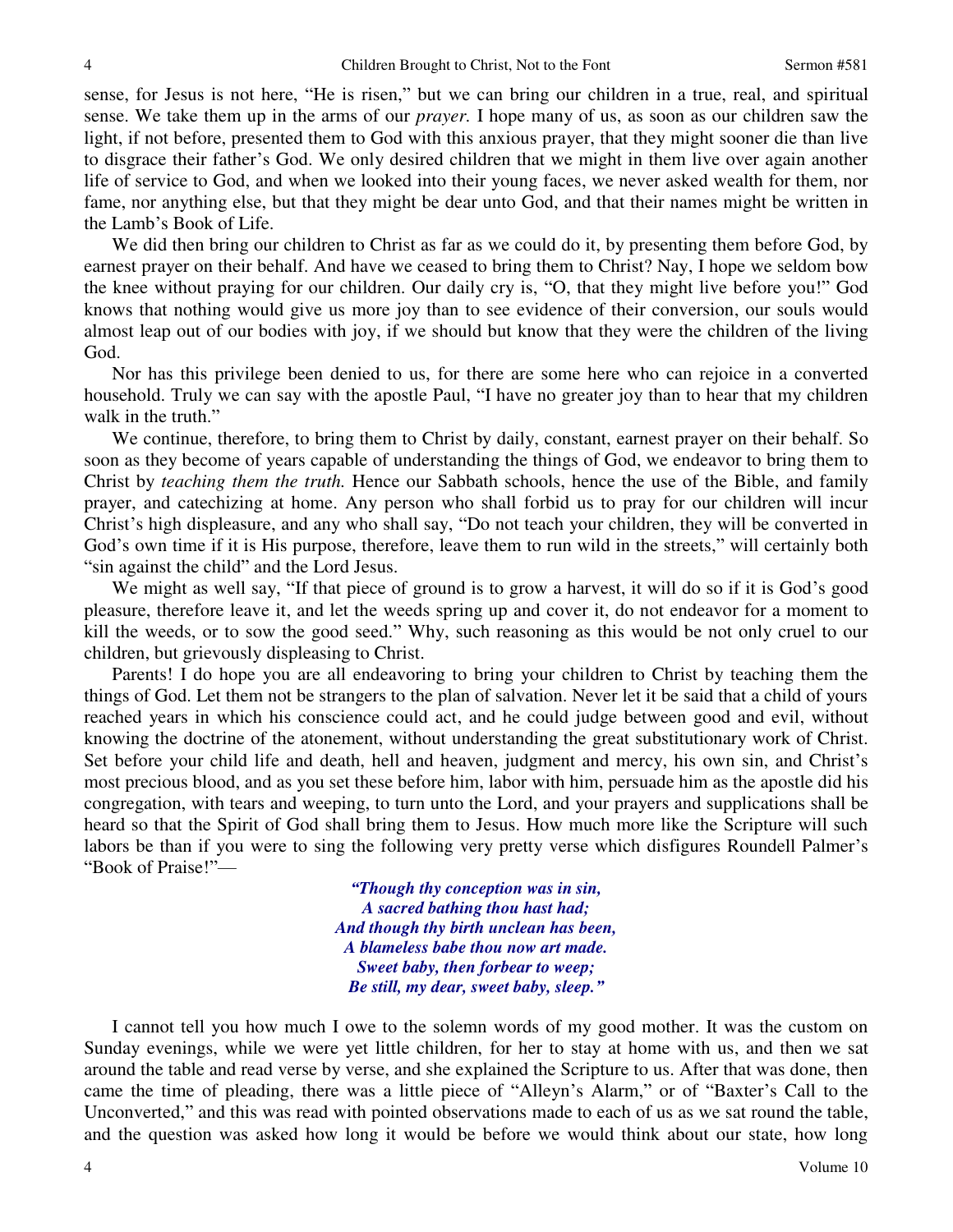before we would seek the Lord. Then came a mother's prayer, and some of the words of a mother's prayer we shall never forget, even when our hair is grey.

I remember on one occasion her praying thus, "Now, Lord, if my children go on in their sins, it will not be from ignorance that they perish, and my soul must bear a swift witness against them at the day of judgment if they lay not hold of Christ." That thought of a mother's bearing swift witness against me, pierced my conscience and stirred my heart. This pleading with them for God and with God for them is the true way to bring children to Christ.

Sunday school teachers! you have a high and noble work, press forward in it. In our schools you do not try to bring children to the baptistery for regeneration, you point them away from ceremonies, if I know the teachers of this school aright, I know you are trying to bring your classes to Christ. Let Christ be the sum and substance of your teaching in the school. Young men and young women, in your classes lift up Christ, lift Him up on high, and if anybody shall say to you, "Why do you talk thus to the children?" you can say, "Because my soul yearns towards them, and I pant for their conversion," and if any should afterwards object, you can remember that Jesus is greatly displeased with *them,* and not with you*,* for you only obey the injunction, "Feed My lambs."

The case in our text is that of children, but objectors rise up who disapprove of endeavors to bring any sort of people to Christ by faith and prayer. There are some who spend their nights in the streets seeking after the poor harlot, and I have heard many harsh observations made about their work, some will say it is ridiculous to expect that any of those who have spent their days in debauchery should be converted. We are told that the most of those who are taken into the refuges go back and become as depraved as ever, I believe that to be a very sad and solemn truth, but I also believe if I or anyone else shall urge that or anything else as a reason why my brethren should not seek the harlot, that Jesus would be greatly displeased, for any man who stands between a soul-seeker and the divine objective of getting a blessing for the sinner's soul, excites the wrath of Christ.

Some have hopes of our convicts and criminals, but every now and then there is an outcry against those who even believe it possible for a deported convict or a parolee to be converted. But Jesus is greatly displeased with any who shall say about the work, "It is too hard, it is impossible." My brethren in Christ, labor for souls of all sorts, for your children and for those who are past the threescore years and ten. Seek out the drunkard, go after the thief, despise not the poor down-trodden slave, let every race, let every color, let every age, let every profession, let every nation be the objective of your soul's prayers.

You live in this world, I hope, to bring souls to Jesus, you are Christ's magnets with which through His Holy Spirit He will attract hearts of steel, you are His heralds, you are to invite wanderers to come to the banquet, you are His messengers, you are to compel them to come in that His house may be filled, and if the devil tells you that you will not succeed, and if the world tells you that you are too feeble and have not talent enough, never mind, Jesus would be greatly displeased with you if you take any heed to them, and meanwhile He is greatly displeased with your adversaries for endeavoring to stop you. Beloved, this is why Jesus Christ was greatly displeased.

A second ground of displeasure must be noticed. These children, it strikes me, and I think there is good reason for the belief, *themselves desired to come to Christ to obtain a blessing.* They are called "little children," which term does not necessarily involve their being infants of six months or a year, indeed, it is clear, as I will show in a moment, that they were not such little children as to be unconscious babes. They were "infants," according to our version of Luke, but then you know the English word "infant" includes a considerable range of age. For every person in his minority, is legally considered to be an infant, though he may be able to talk to any amount. We do not, however, desire to translate the text with so great a license.

There is no necessity in the language used that these should have been anything but what they are said to be—"little children." It is evident they could walk, because in Luke it is said, "Jesus *called them*, " the gender of the Greek pronoun used there refers it to the children, not to the persons, nor to the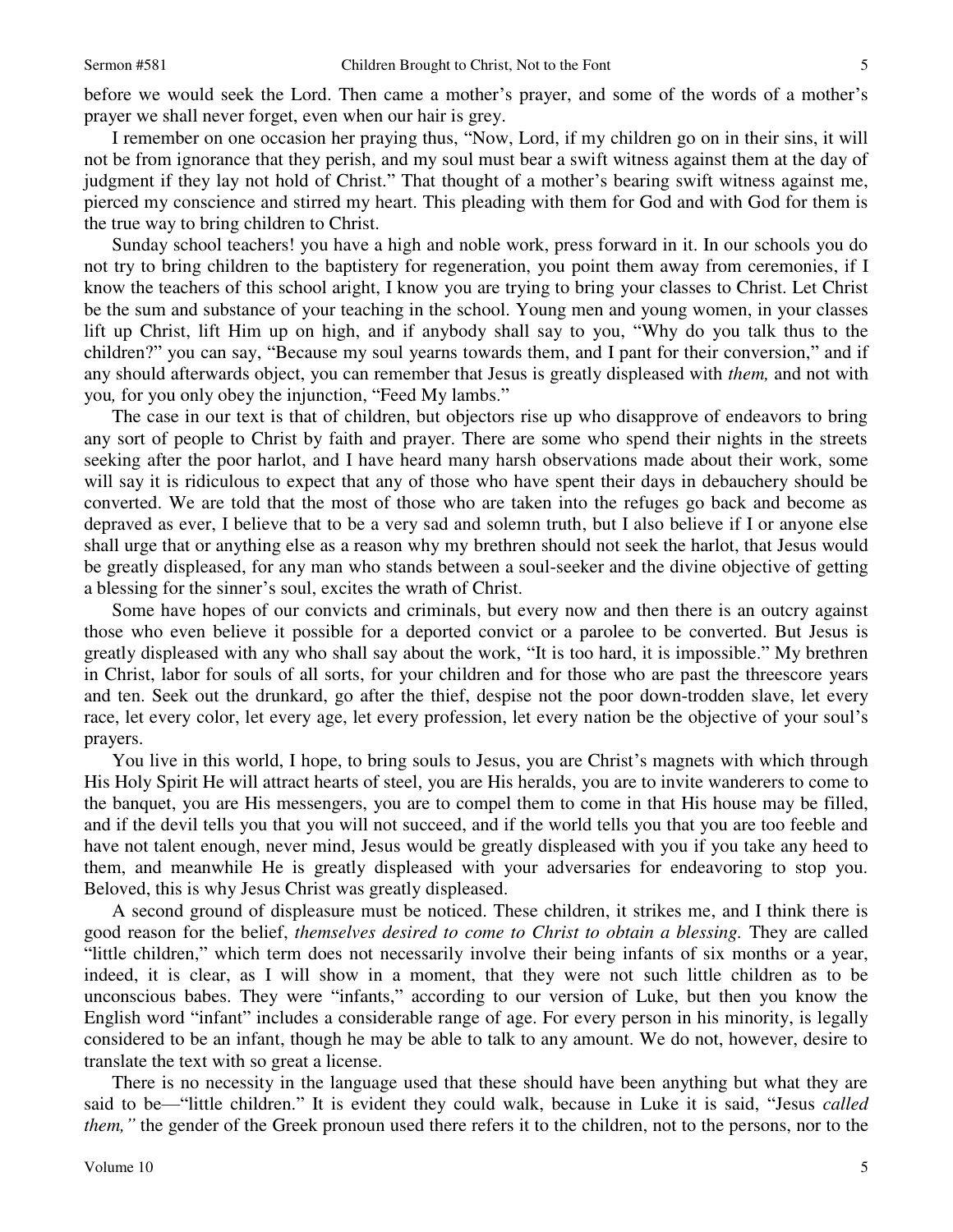disciples. Jesus called them, He called the children, which He would hardly have done if they could not comprehend His call, and He said, "Suffer the little children to come," which implies that they could come, and doubtless they did come, with cheerful faces, expecting to get the blessing. These perhaps may have been some of those very children, who, a short time after, pulled down branches from the trees and strewed them in the way, and cried, "Hosanna," when the Savior said, "Out of the mouths of babes and sucklings have you ordained strength."

Now, Christ was greatly displeased with His disciples for pushing back these boys and girls. They did, as some old folks do nowadays, who cry out—"Stand back, you boys and girls! we do not want you here, we do not want children to fill up the place, we only want grown-up people." They pushed them back, they thought that Christ would have too much to do if He attended to the juveniles. Here comes out this principle, that we must expect Christ's displeasure, if we attempt to keep anybody back from coming to Christ, even though it be the youngest child.

You ask how persons can come to Christ now? They cannot come corporeally, but they can come by simple prayer and humble faith. Faith is the way to Jesus, baptism is not. When Jesus says, "Come *unto me* all you that labor and are heavy laden," He did not mean, "be baptized," did He? No, and so when He said, "Suffer the little children come unto me," He did not mean, "Baptize them," did He? Coming to Jesus Christ is quite a different thing from coming to a font. Coming to Christ means laying hold upon Christ with the hand of faith, looking to Him for my life, my pardon, my salvation, my everything. If there be a poor little child here who is saying in her little heart, or his little heart, "I would like to come to Christ, O that I might be pardoned while I am yet a little one"—come, little lamb, come, and welcome. Did I hear your cry? Was it this?—

> *"Gentle Jesus, meek and mild, Look upon a little child; Pity my simplicity, Suffer me to come to Thee."*

Dear little one, Jesus will not despise your lisping, nor will His servant keep you back. Jesus calls you, come and receive His blessing. If any of you say a word to keep the young heart back, Jesus will be displeased with you. Now I am afraid some do that, those, for instance, who think that the Gospel is not for little children. Many of my brethren, I am sorry to say, preach in such a way that there is no hope of children ever getting any good by their preaching. I cannot glory in learning or eloquence, but in this one thing I may rejoice, that there is always a number of happy children here, who are quite as attentive as any of my audience.

I love to think that the Gospel is suitable to little children. There are boys and girls in many of our Sabbath school classes down below stairs who are as truly converted to God as any of us. Nay, and if you were to speak with them about the things of God, though you should get to the knotty points of election and predestination, you would find those boys and girls well taught in the things of the kingdom, they know free will from free grace, and you cannot puzzle them when you come to talk about the work of Jesus and the work of the Spirit, for they can discern between things which differ. But a minister who preaches as though he never wanted to bring children to Christ, and shoots right over the little one's heads, I do think Jesus is displeased with him.

Then there are others who doubt whether children ever will be converted. They do not look upon it as a thing likely to happen, and whenever they hear of a believing child, they hold up their hands at the prodigy, and say, "What a wonder of grace!" It ought to be, and in those churches where the Gospel is simply preached, it is as common a thing for children to be converted as for grown-up people to be brought to Christ.

Others begin to doubt the truth of juvenile conversions. They say, "They are very young, can they understand the Gospel? Is it not merely an infantile emotion, a mere profession?" My brethren, you have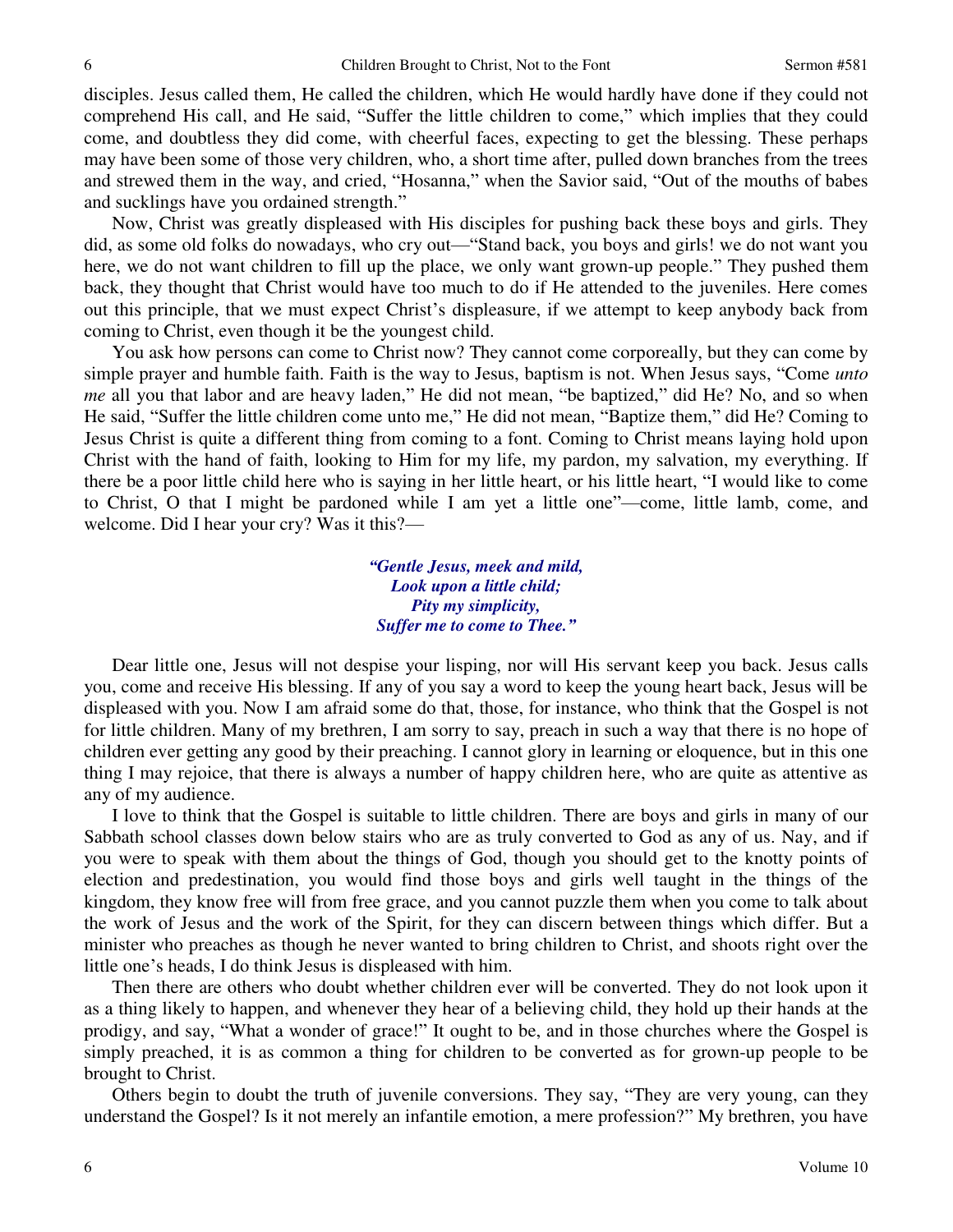no more right to suspect the sincerity of the young than to mistrust the grey-headed, you ought to receive them with the same open-breasted confidence with which you receive others when they profess to have found the Savior. Do, I pray you, whenever you see the faintest desire in your children, go down on your knees, as your servant does, when the fire is almost out, and blow the spark with your own breath—seek by prayer to fan that spark to a flame. Do not despise any godly remark the child may make. Do not puff the child up on account of the goodness of the remark, lest you make him vain and so injure him, but do encourage him, let his first little prayers be noticed by you, though you may not like to teach him a form of prayer—I shall not care if you do not—yet teach him what prayer is, tell him to express his desires in his own words, and when he does so, join you in it and plead with God on his behalf, that your little one may speedily find true peace in a Savior's blood. You must not, unless you would displease my Master, keep back the smallest child that longs to come to Christ.

Here let us observe that the principle is of general application, you must not hinder any awakened soul from seeking the Savior. O my brethren and sisters, I hope we have such a love for souls, such an instinct within us to desire to see the travail of Christ's soul, that instead of putting stumbling blocks in the way, we would do the best we could to gather out the stones. On Sabbath days I have labored to clear up the doubts and fears which afflict coming sinners, I have entreated God the Holy Spirit to enable me so to speak, that those things which hindered you from coming to the Savior might be removed, but how sad must be the case of those who delight themselves in putting stumbling blocks in men's way.

The doctrine of election, for instance, a great and glorious truth, full of comfort to God's people, how often is that made to frighten sinners from Jesus! There is a way of preaching that doctrine, in which you make it put on a black and ugly face, and stand with a drawn sword and say, "You must not come unless you know you are one of God's elect." That is not the way to preach the doctrine. The true way of preaching it is, "God has a chosen people, and I hope you are one of them, come, lay hold on Jesus, put your trust in Him."

Then there are others who preach up frames and feelings as a preparation for Christ. They do in effect say, "Unless you have felt so much depression of spirit, or experienced a certain quantity of brokenness of heart, you must not come to Christ," instead of declaring, that whosoever will is permitted to come, and that the true way of coming to Christ is not with a qualification of frames and feelings and mental depressions, but just as you are.

Oh! it is my soul's delight to preach a Gospel which has an open door to it, to preach a mercy seat which has no veil before it, the veil is rent in two, and now the biggest sinner out of hell who desires to come is welcome. You, who are eighty years of age, and have hated Christ all this time, if now the Spirit of God makes you willing to come, Christ seems to say, "Suffer the grey-headed come to Me, and forbid them not," while to you little children, He stretches out His arms in the same manner, "Suffer the little children come to me." O my beloved, see to it that your heart longs to come to Christ, and not to ceremonies! I stand here this day to cry, "Come you to the cross, not to the font." When I forget to lift up the Lord Jesus, and to cast down the forms of man's devising, "Let my right hand forget her cunning," and "Let my tongue cleave to the roof of my mouth."—

## *None but Jesus, none but Jesus, Can do helpless sinners good;"*

The font is a mockery and an imposition if it is put before Christ. If you have baptism after you have come to Christ, well and good, but to point you to it either as being Christ, or as being inevitably connected with Christ, or as being the place to find Christ, is nothing better than to go back to the beggarly elements of the old Romish harlot, instead of standing in the "liberty wherewith Christ has made us free," and bidding the sinner to come as a sinner to Christ Jesus, and to Christ Jesus alone.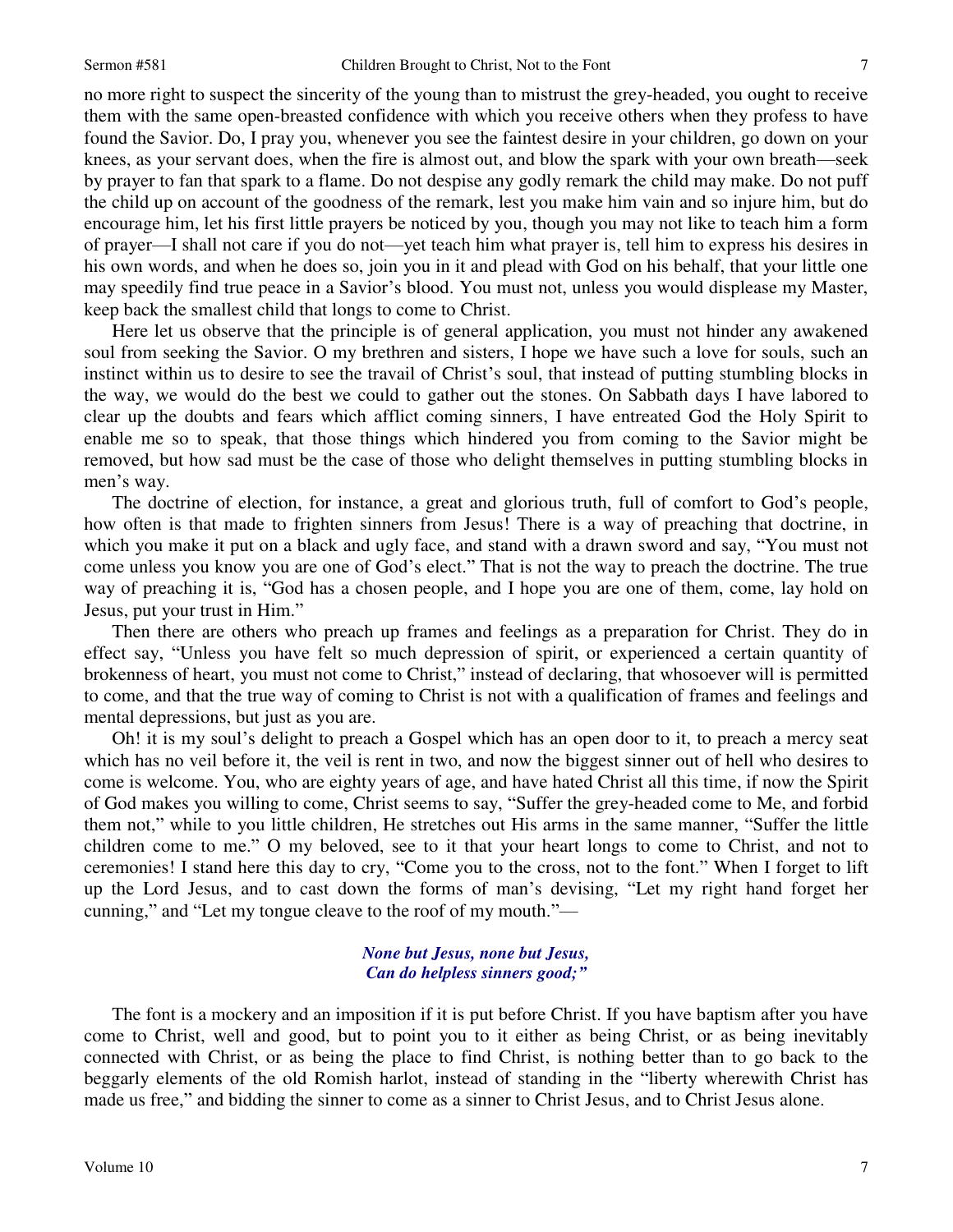**III.** In the third and last place, let us also gather from our text, that WHEN WE DISCOURAGE ANY, WE ALWAYS GO UPON WRONG GROUNDS.

Here was the case of children. I suppose that the grounds upon which the apostles kept back the children would be one of these—either that the children could not receive a blessing, or else that they could not receive it worthily.

Did they imagine that these little children could not receive the blessing? Perhaps so, for they thought them too young. Now, brethren, that was a wrong ground to go upon, for these children could receive the blessing and they did receive it, for Jesus took them in His arms and blessed them. If I keep back a child from coming to Christ on the grounds that he is too young, I do it in the face of facts, because there have been children brought to Christ at an extremely early period. You who are acquainted with Janeway's, "Tokens for Children," have noticed very many beautiful instances of early conversion.

Our dear friend, Mrs. Rogers, in that book of hers, "The Folded Lamb," gave a very sweet picture of a little son of hers, soon folded in the Savior's bosom above, who, as early as two or three years of age, rejoiced and knew the Savior. I do not doubt it at all, I cannot doubt it because one has seen such cases, that children of two or three years of age may have a precocity of knowledge, and of grace, a forwardness which in almost every case has betokened early death, but which has been perfectly marvelous to those who have talked with them.

The fact is that we do not all at the same age arrive at that degree of mental stature which is necessary for understanding the things of God. Children have been reported as reading Latin, Greek, and other languages, at five or six years of age. I do not know that such early scholarship is any great blessing, it is better not to reach that point so soon, but some children are all that their minds ever will be at three or four, and then they go home to heaven, and as long as the mind has been brought up to such a condition that it is capable of understanding, it is also capable of faith, if the Holy Spirit shall implant it.

To suppose that He ever gave faith to an unconscious babe is ridiculous, that there can be any faith in a child that knows nothing whatever I must always take ground to doubt, for "How shall they believe without a preacher?" And yet they are brought up to make a profession in their long-clothes, when they have never heard a sermon in their lives? But those dear children to whom I have before referred, have understood the preacher, have understood the truth, have rejoiced in the truth, and their first young lispings have been as full of grace as those glorious expressions of aged saints in their triumphant departures. Children are capable, then, of receiving the grace of God.

Do mark by the way, that all those champions who have come out against me so valiantly, have made a mistake, they have said that we deny that little infants may be regenerated, we do not deny that God can regenerate them if He pleases, we do not know anything about what may or may not happen to unconscious babies, but we did say that little children were not regenerated by their godparents telling lies at a font—we did say that, and we say it again, that little children are not regenerated, nor made members of Christ, nor children of God, nor inheritors of the kingdom of heaven, by a solemn mockery, in which godfathers and godmothers promise to do for them what they cannot do for themselves, much less for their children. That is the point, and if they will please to meet it, we will answer them again, but till such time as that, we shall probably let them talk on till God gives them grace to know better.

The other ground upon which the apostles put back the children would be that although the children might receive the blessing, *they might not be able to receive it worthily.* The Lord Jesus in effect assures them that so far from the way in which a little child enters into the kingdom of heaven being exceptional, it is the rule, and the very way in which a child enters the kingdom is the way in which everybody must enter it. How does a child enter the kingdom of heaven? Why, its faith is very simple, it does not understand mysteries and controversies, but it believes what it is told upon the authority of God's Word, and it comes to God's Word without previous prejudice. It has its natural sinfulness, but grace overcomes it, and the child receives the Word as it finds it.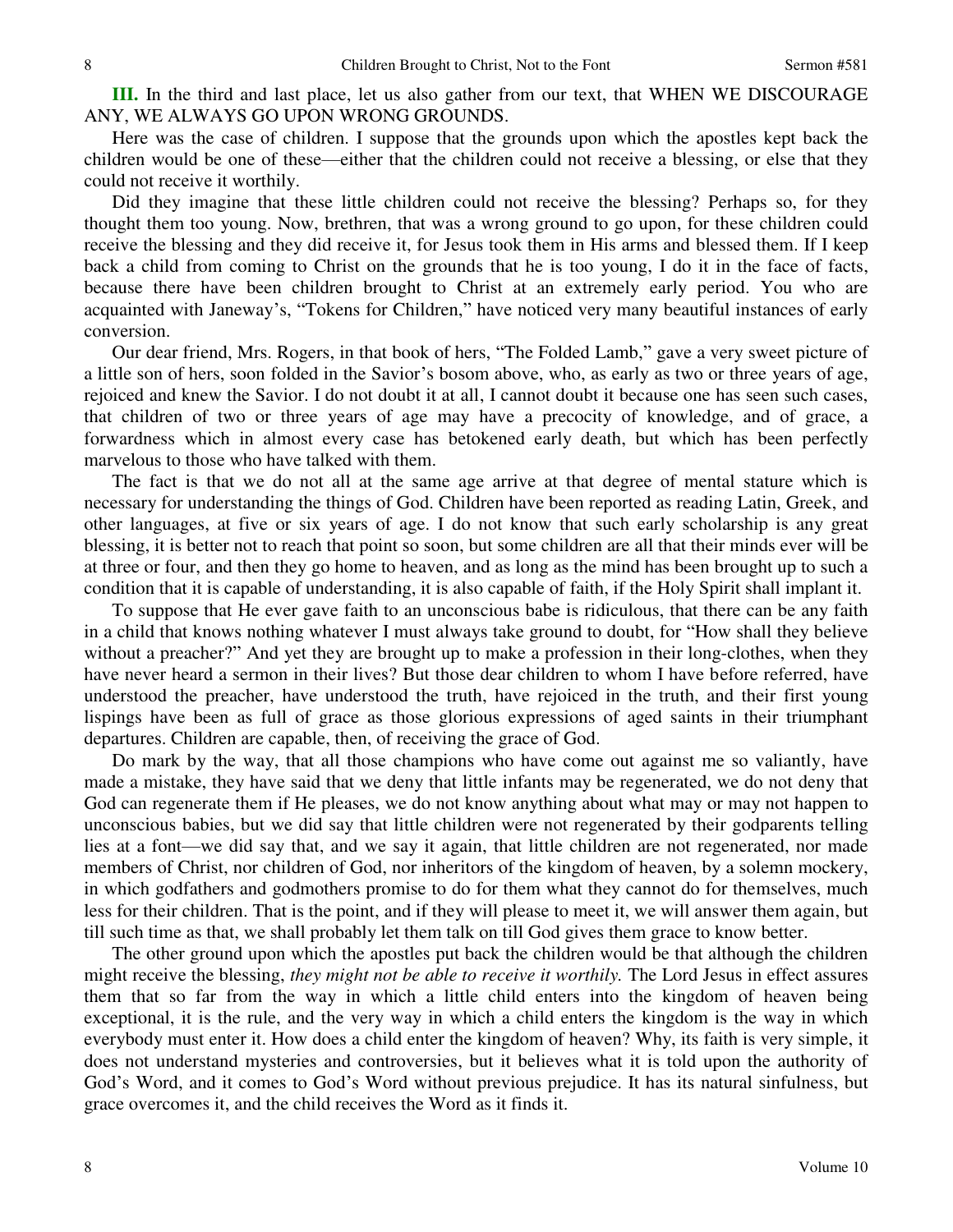You will notice in boyish and girlish conversions, a peculiar simplicity of belief, they believe just what Christ says, exactly what He says. If they pray, they believe Christ will hear them, if they talk about Jesus, it is as of a person near at hand. They do not, as we do, get into the making of these things into mysteries and shadows, but little children have a realizing power. Then they have great rejoicing. The most cheerful Christians we have are young believers, and the most cheerful old Christians are those who were converted when they were young.

Why, see the joy of a child that finds a Savior! "Mother," he says, "I have sought Jesus Christ, and I have trusted Him, and I am saved." He does not say, "I hope," and "I trust," but "I am," and then he is ready to leap for joy because he is saved. Of the many boys and girls whom we have received into church fellowship, I can say of them all, they have all gladdened my heart, and I have never received any with greater confidence than I have these, this I have noticed about them, they have greater joy and rejoicing than any others, and I take it, it is because they do not ask as many questions as others do, but take Jesus Christ's word as they find it, and believe in it.

Well now, just the very way in which a child receives Christ, is the way in which you must receive Christ if you would be saved. You who know so much that you know *too* much, you who have big brains, you who are always thinking, and have a tendency to criticism, and perhaps to skepticism, you must come and receive the Gospel as a little child. You will never get a hold of my Lord and Master while you are wearing that quizzing cap, no, you must take it off, and by the power of the Holy Spirit you must come trusting Jesus, simply trusting Him, for this is the right way to receive the kingdom.

But here, let me say the principle which holds good in little children holds good in all other cases as well. Take for instance the case of very great sinners, men who have been gross offenders against the laws of their country. Some would say they cannot be saved, they can be, for some of them have been. Others would say they never receive the truth as it is in Jesus in the right manner, ay, but they do. How do great sinners receive Christ? There are some here who have been reclaimed from drunkenness, and I know not what. My brethren, how did you receive Christ? Why in this way. You said, "All unholy, all unclean, I am nothing else but sin, but if I am saved, it will be grace, grace, grace." Why, when you and I stood up, black, and foul, and filthy, and yet dared to believe in Christ, we said, "If we are saved, we shall be prodigies of divine mercy, and we will sing of His love forever."

Well but, my dear friends, you must all receive Jesus Christ in that very way. That which would raise an objection to the salvation of the big sinner is thrown back upon you, for Christ might well say, "Except you receive these things as the chief of sinners, you cannot enter the kingdom." I will prove my point by the instance of the apostle Paul. He has been held by some to be an exception to the rule, but Paul did not think so, for he says that God in him showed forth all long-suffering for a pattern to them that believe, and made him as it were a type of all conversions, so that instead of being an exception his was to be the rule.

You see what I am driving at. The case of the children looks exceptional, but it is not, it has, on the contrary, all the features about it which must be found in every true conversion. It is of such that the kingdom of heaven is composed, and if we are not such, we cannot enter it. Let this induce all of us who love the Lord, to pray for the conversion both of children and of all sorts of men. Let our compassion expand, let us shut out none from the plea of our heart, in prayer and in faith, let us bring all who come under our range, hoping and believing that some of them will be found in the election of grace, that some of them will be washed in the Savior's blood, and that some of them will shine as stars in the firmament of God forever.

Let us, on no consideration, believe that the salvation of any man or child is beyond the range of possibility, for the Lord saves whom He wills. Let no difficulties which seem to surround the case hinder our efforts, let us, on the contrary, push with greater eagerness forward, believing that where there seems to be some special difficulty, there will be manifested, as in the children's case, some special privilege.